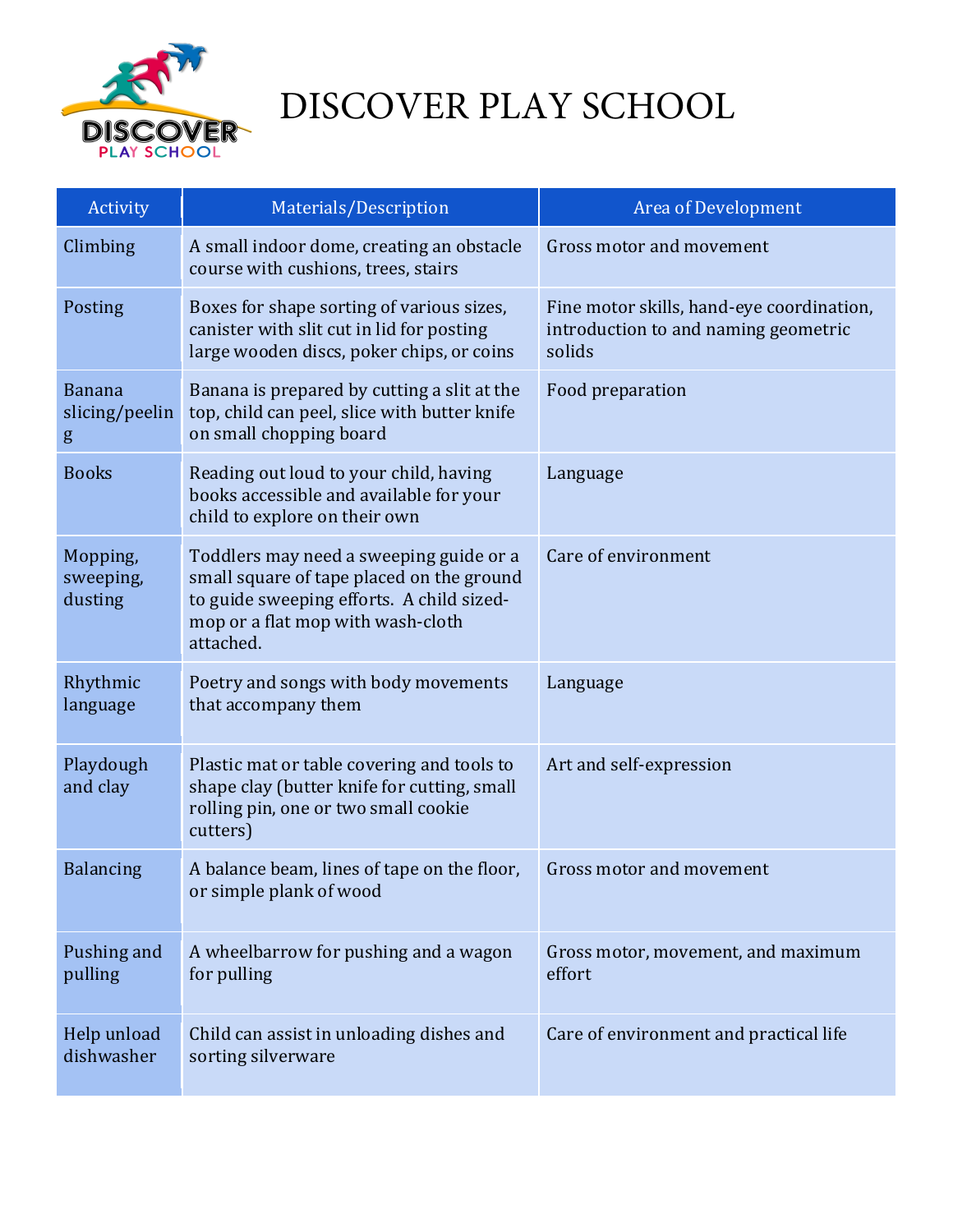| Running                                                     | Tracks with arrows (chalk outside,<br>painters tape inside), two baskets on<br>either side of room with balls to be carried<br>back and forth                                                                                                                                                                                                  | Gross motor and movement                     |
|-------------------------------------------------------------|------------------------------------------------------------------------------------------------------------------------------------------------------------------------------------------------------------------------------------------------------------------------------------------------------------------------------------------------|----------------------------------------------|
| Carrying<br>heavy objects                                   | A plastic milk jug filled halfway with<br>water. Seal lid with strong tape. Place two<br>small mats, boxes, or baskets on opposite<br>side of room or yard as "landing places"<br>for the jug to be carried back and forth                                                                                                                     | Gross motor, movement, and maximum<br>effort |
| Dish washing<br>and water<br>play                           | Child can carry dishes to sink, accessible<br>by step stool, and rinse dishes (or fruit or<br>veggies). If child is craving water play, fill<br>large bowl(s) with warm and cold water<br>or add ice and a sieve to your water table                                                                                                           | Sensorial, practical life                    |
| Sorting<br>objects                                          | Three small bowls and different found<br>objects (shells, acorns, dried beans) to sort<br>into each bowl                                                                                                                                                                                                                                       | Sensorial and classification                 |
| Watercolor<br>painting                                      | An underlay or tray to protect the table,<br>small watercolor paints (you can cut one<br>or two colors from a the watercolor "strip"<br>of paints), a paintbrush, small dish of<br>water, cloth or sponge for wiping up.<br>Show your child how to dip the brush into<br>water first, then paint and how to press<br>and sweep brush on paper. | Art and self-expression                      |
| Helping with<br>baking or<br>make your<br>own play<br>dough | Child can measure and mix ingredients,<br>help stir, and help sweep and clean up<br>afterwards.                                                                                                                                                                                                                                                | Food preparation                             |
| <b>Puzzles</b>                                              | Choose chunky wooden or knobbed<br>puzzles, place all pieces in basket for child<br>to place back onto puzzle board.                                                                                                                                                                                                                           | Fine motor, sensorial                        |
| Collecting                                                  | Provide the child with a small basket for<br>collecting objects outside or inside your<br>home. Help your child describe and sort all<br>of the objects they have collected.                                                                                                                                                                   | Sensorial, gross motor movement,<br>language |